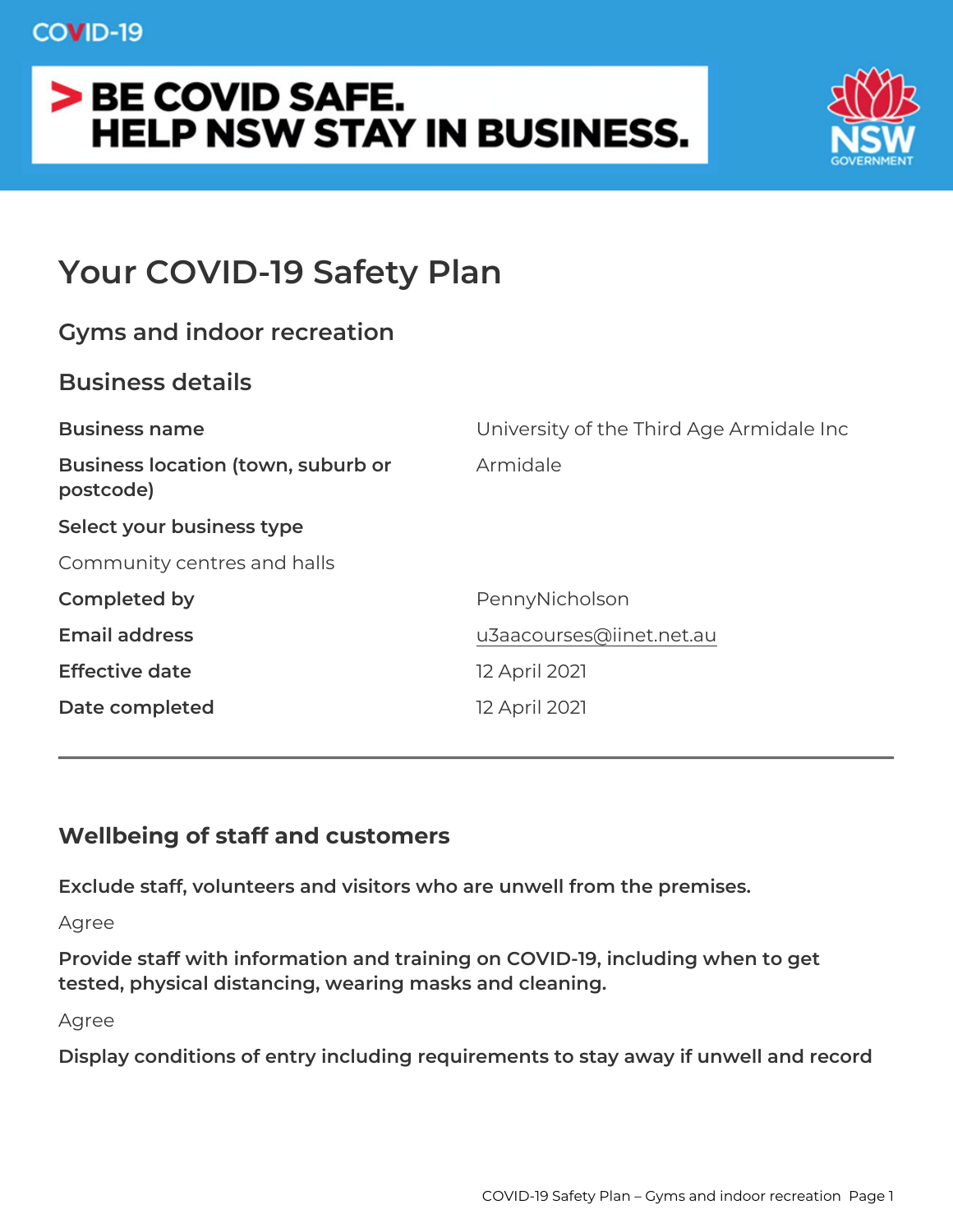### **keeping.**

#### Agree

**Other types of venues or facilities within the premises must complete COVID-19 Safety Plans where applicable. If contact details are captured electronically upon entry to the main premises on the relevant day, additional collection of contact details via electronic methods may not be required if there is no other public access to the sub-premises. However, additional contact details and time of entry must be captured where these sub-premises are indoor gyms, nightclubs, dine-in hospitality venues, pubs and bars.**

ASCA House is the main premise - there are no sub premises.

# **Physical distancing**

**Capacity must not exceed the greater of one person per 2 square metres of space in the premises, or 25 persons.**

Agree

**Support 1.5m physical distancing where possible.**

Agree

**Avoid congestion of people in any specific areas within the venue where possible, such as change rooms and other communal facilities.**

Agree

**Consider having strategies in place to manage gatherings that may occur immediately outside the premises.**

Gatherings are only held within the premises.

# **Hygiene and cleaning**

**Adopt good hand hygiene practices. Have hand sanitiser at key points around the**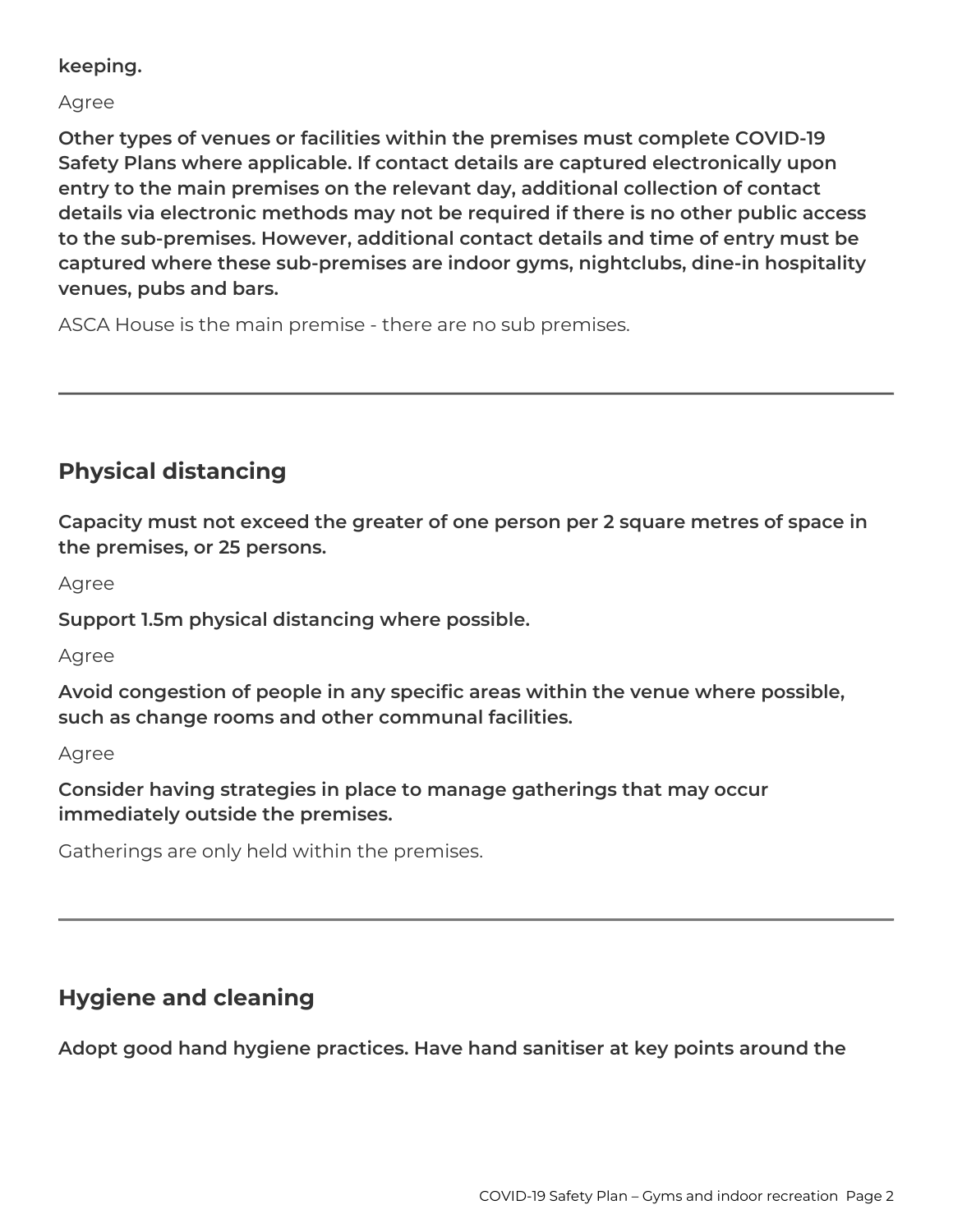#### **venue.**

Agree

**Ensure bathrooms are well stocked with hand soap and paper towels or hand dryers.**

### Agree

**Clean frequently used indoor hard surface areas (including children's play areas) at least daily with detergent/disinfectant. Clean frequently touched areas and surfaces several times per day. Reduce sharing of equipment where practical and ensure these are cleaned with detergent and disinfectant between use. Encourage visitors to wipe down equipment after they have finished using it.**

#### Agree

**In indoor areas, increase natural ventilation by opening windows and doors where possible, and increase mechanical ventilation where possible by optimising air conditioning or other system settings (such as by maximising the intake of outside air and reducing or avoiding recirculation of air).**

Agree

# **Record keeping**

**Keep a record of the name, contact number and entry time for all staff, volunteers, visitors and contractors for a period of at least 28 days. Contact details must be collected for each person using a contactless electronic method, such as a QR Code or similar.**

Note: Community centres and halls are not required to collect electronic entry records but are strongly encouraged to do so.

### Agree

**Processes must be in place to ensure that customers provide the required contact information. Electronic check-in systems, such as QR codes, should be clearly visible and accessible including at entrances to the premises.**

#### Agree

**Records must be provided as soon as possible, but within 4 hours, upon request from an authorised officer.**